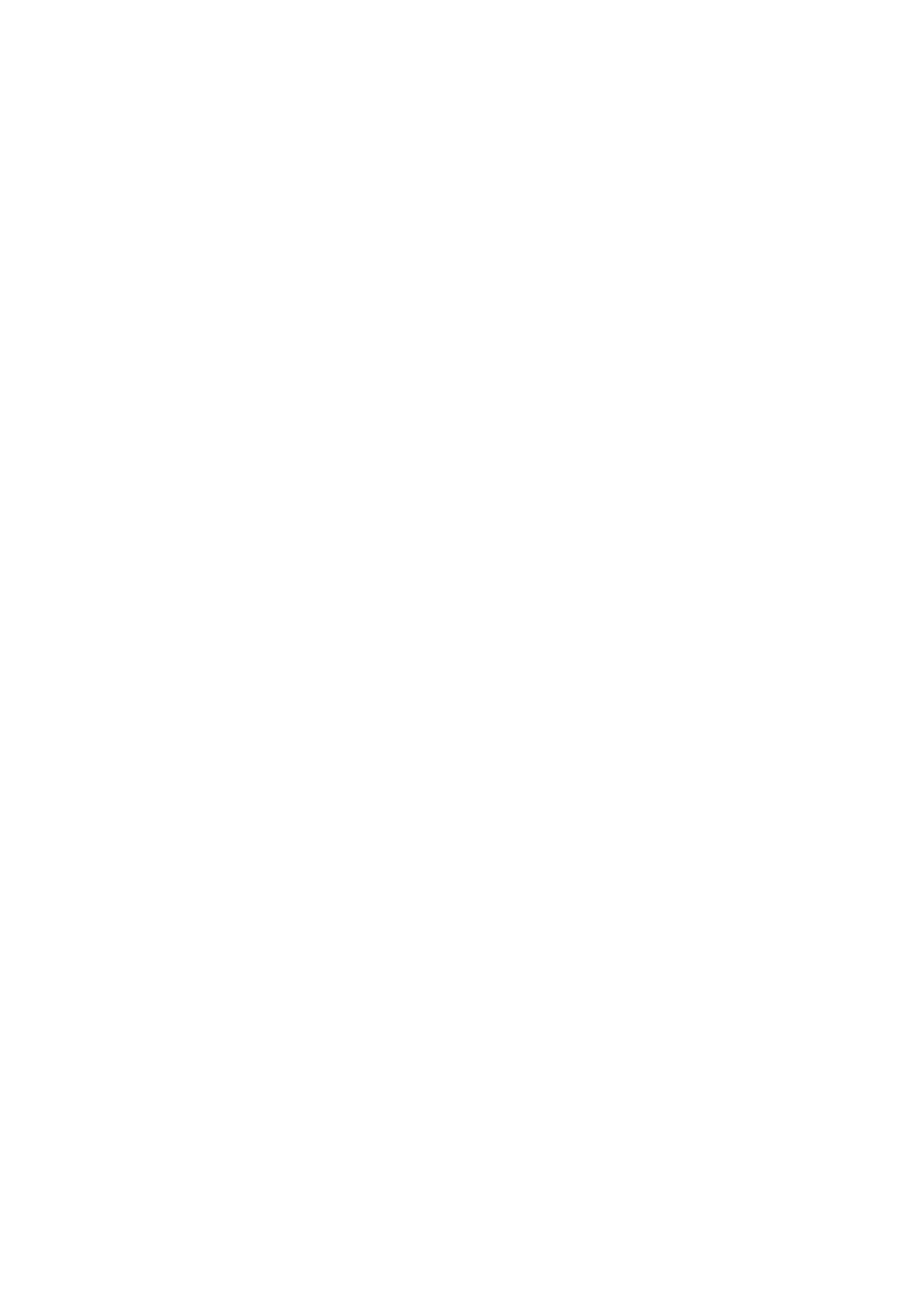# **Constitution of the World Federation of Trade Unions**

**Published by the World Federation of Trade Unions**

**Athens, April 2011**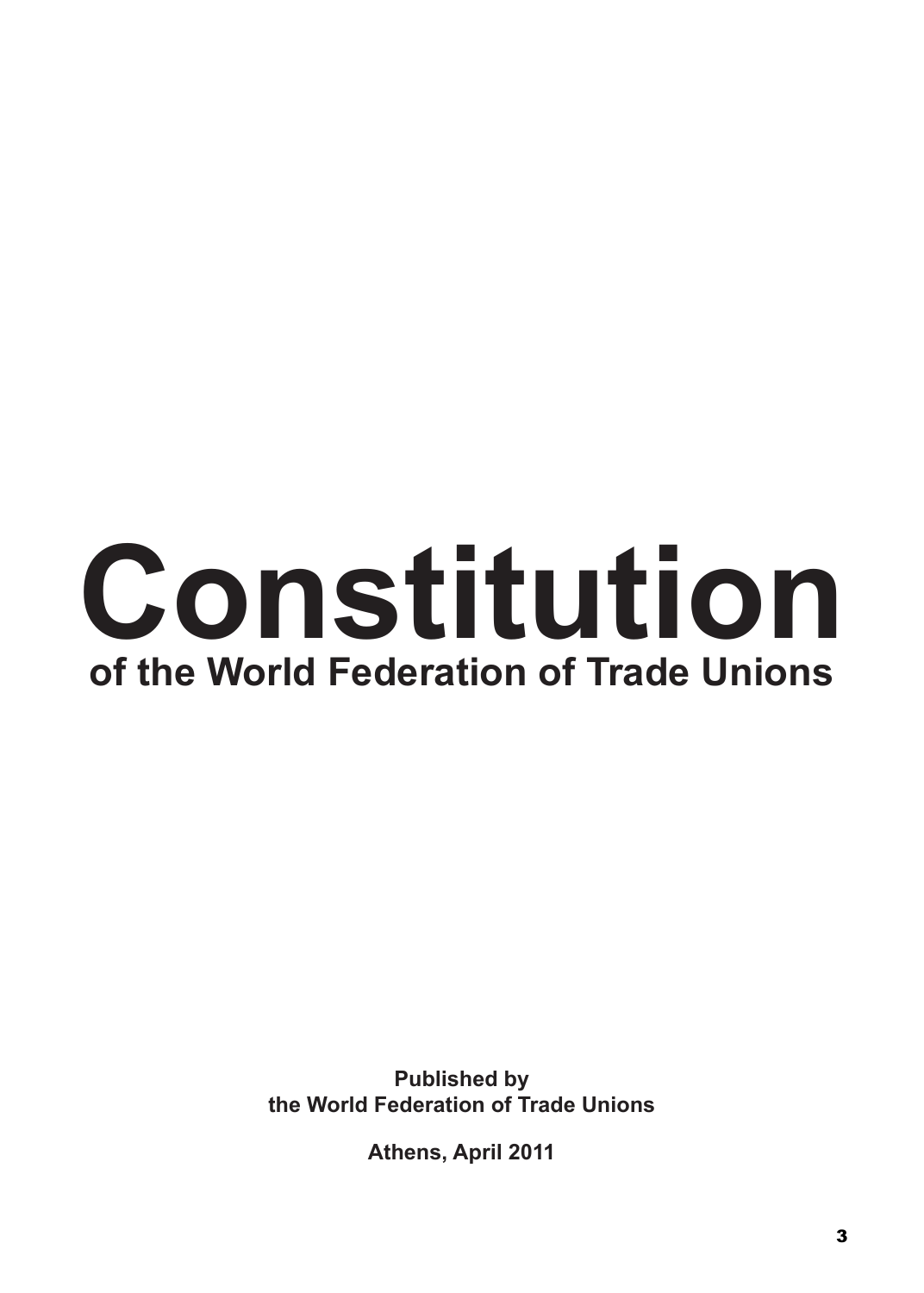#### **CONSTITUTION OF THE WORLD FEDERATION OF TRADE UNIONS**

**Adopted by the First World Trade Union Congress, in October 1945, in Paris, France and amended by:**

**- the 2nd World Trade Union Congress, in 1949, in Milan, Italy.**

**- the 4th World Trade Union Congress, in 1957, in Leipzig, German Democratic Republic.**

- the 16<sup>th</sup> session of the WFTU General Council, mandated by the 6<sup>th</sup> **World Trade Union Congress, in 1965, in Warsaw, Poland.**

- the 7<sup>th</sup> World Trade Union Congress, in 1969, in Budapest, **Hungary.**

**- the 25th Session of the WFTU General Council, mandated by the 8th World Trade Union Congress, in 1973, in Varna, Bulgaria.**

**- the 31st Session of the WFTU General Council, mandated by the 9th World Trade Union Congress, in 1978, in Prague, Czech.**

**- the 12th World Trade Union Congress, in 1990, in Moscow, Russia.**

**- the 13th World Trade Union Congress, in 1994, in Damascus, Syria.**

**- the 16th World Trade Union Congress, in 2011, in Athens, Greece.**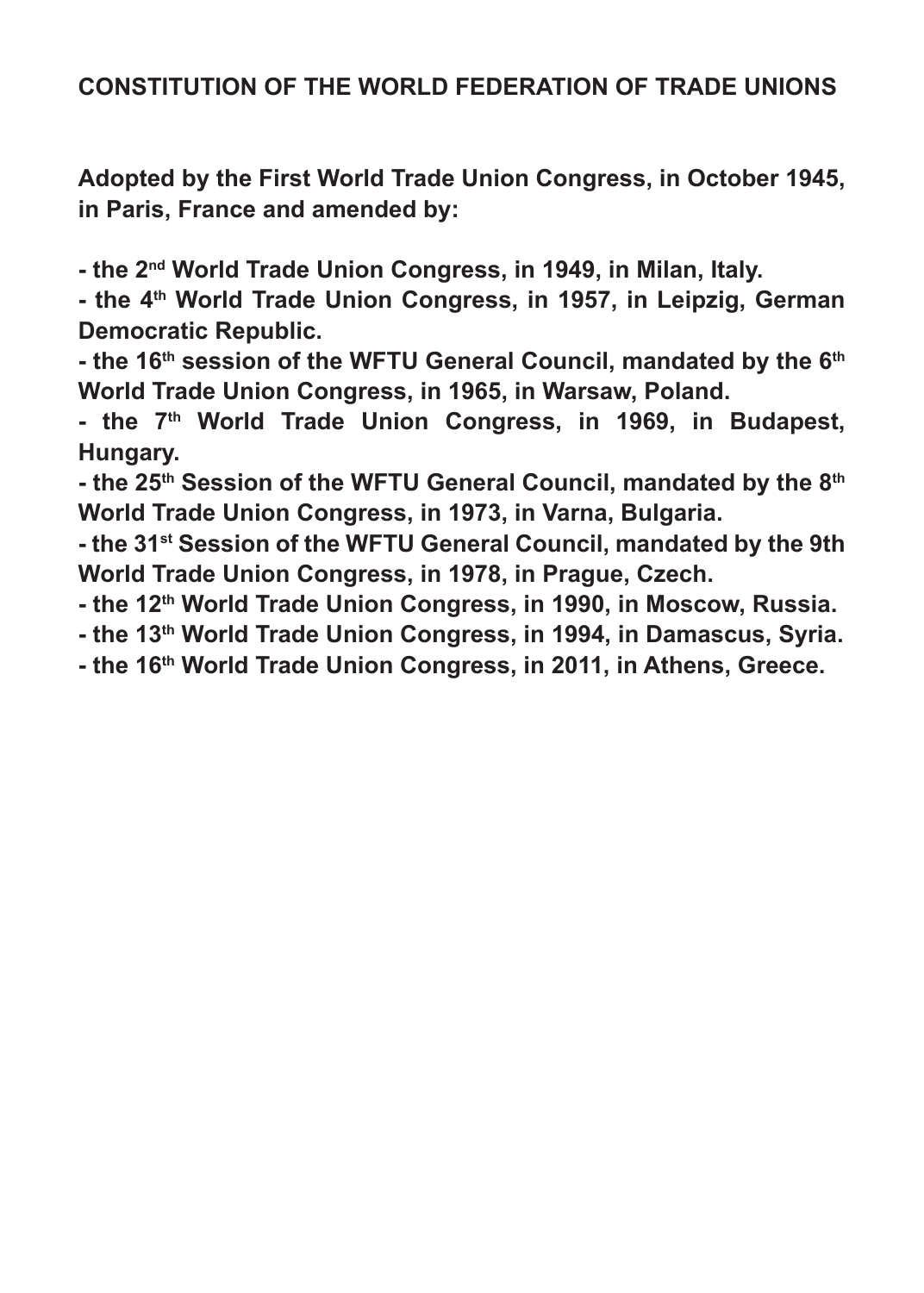## **PREAMBLE**

## **I. DEFINITION**

As set forth in the declaration adopted by the London World Trade Union Conference in February 1945 and the resolutions and principles adopted by the First World Trade Union Congress in Paris in October 1945, the World Federation of Trade Unions (WFTU) is a democratic, class-based international trade union organisation of struggle of all wage-earners, which supports and encourages action of trade unions in every country to obtain the rights and demands of the workers, and to defend their interests, to combat all forms of subservience, exploitation and oppression, and to bring about socioeconomic development, and which develops and coordinates cooperation and solidarity amongst all workers.

The WFTU makes constant use of efforts/endeavors aimed at unity and cooperation with all national, branch and inter-branch organisations, in members and non members, in the struggle for common objectives and in a spirit of internationalist solidarity amongst workers. The WFTU unites all workers with its final aim being the suppression of exploitation of man by man.

The WFTU functions democratically, openly, and collectively. Respects the opinions, and the proposals of its affiliates and friends. The WFTU develops positively both criticism and the selfcriticism.

The observance of full respect for democratic principles in relations with trade union organisations, based on the recognition of the right of member organisations to draft their policies, programmes and actions independently and in accordance with the interests of the workers of their countries and the specific conditions in which they are working, as well as with specific national circumstances.

Relations between the WFTU and its member organisations, and between member organisations within the WFTU or at bilateral level, are based on mutual respect, complete equivalence of rights, reciprocal independence and non-interference in internal affairs.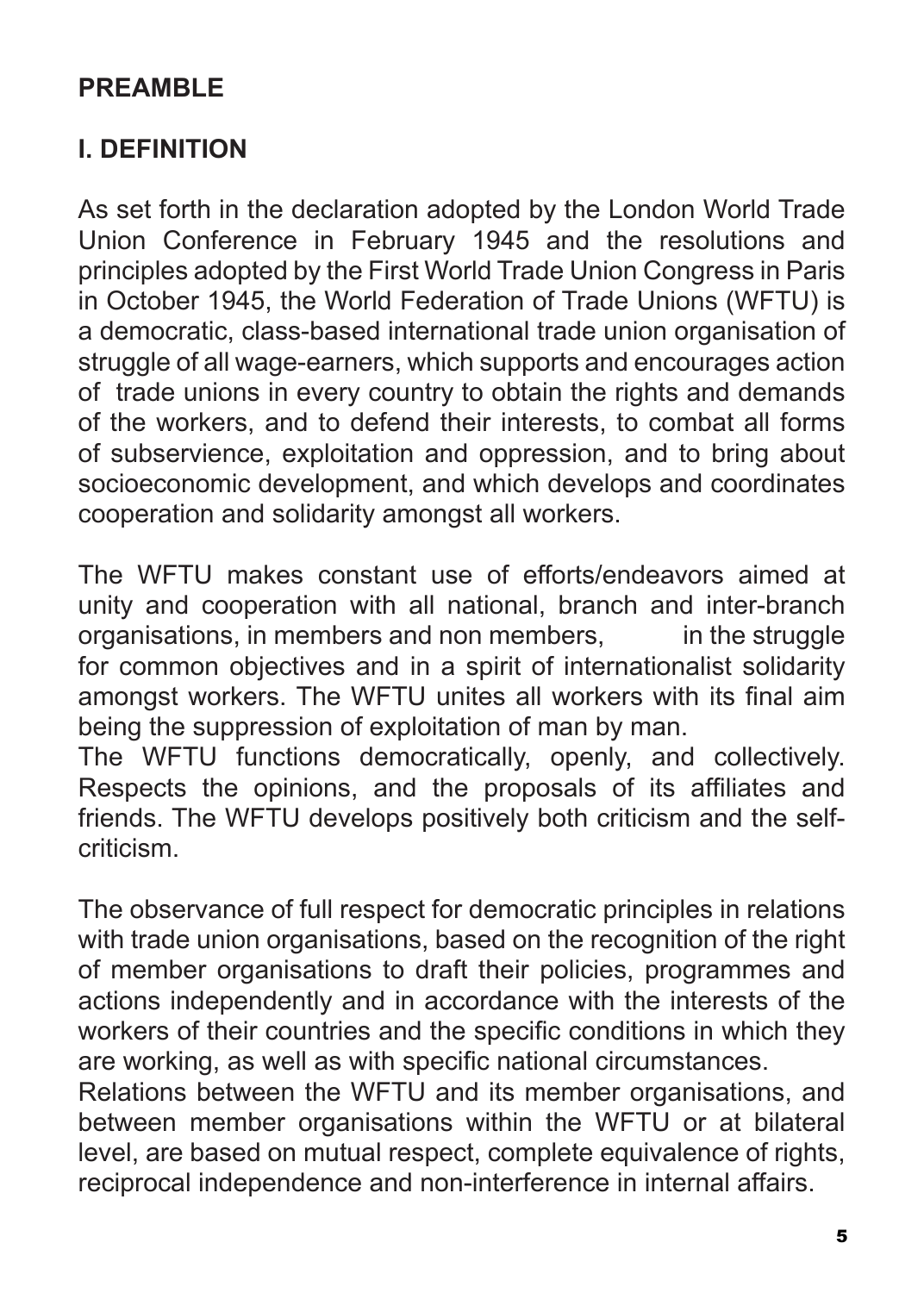Concerning relations between the WFTU and its member organisations:

a) An organisation's membership of the WFTU does not, in any case, entail the renunciation or reduction of its independence and national autonomy.

b) Member organisations shall carry out the decisions of the WFTU statutory bodies taking into account the situation in their respective countries, thus recognising the right of each organisation to take into consideration the specific conditions in which they work.

Trade union organisations from all countries in the world that wish to unite on the basis of the principle of independence in order to achieve common aims join the WFTU on a voluntary basis, irrespective of differences in their political, philosophical or religious beliefs, in the race, age, or gender of their members, or in their social regimes. As an international organisation, and not withstanding the relations established at national level by member organisations, the WFTU maintains its independence from governments, political parties and employers.

It is for this reason that the WFTU intends to modernize itself into a flexible and operational general structure capable of adapting to the needs of member organisations, a structure which in effect aims to see itself being placed within the modern developments of each period.

For WFTU, the continuous effort for renewal and modernisation is a constant process. The promotion of young men and women workers to its guiding bodies is part of this process. Part of this process is the restriction of terms in one for the President and in three terms for the General Secretary, simultaneous alternation to the country of their origin. The attitude against careerism, against bureaucracy, and against elitism is part of this process also.

## **II. OBJECTIVES**

The WFTU, as a class-oriented international trade union organisation, has as its prime objective the emancipation of the working people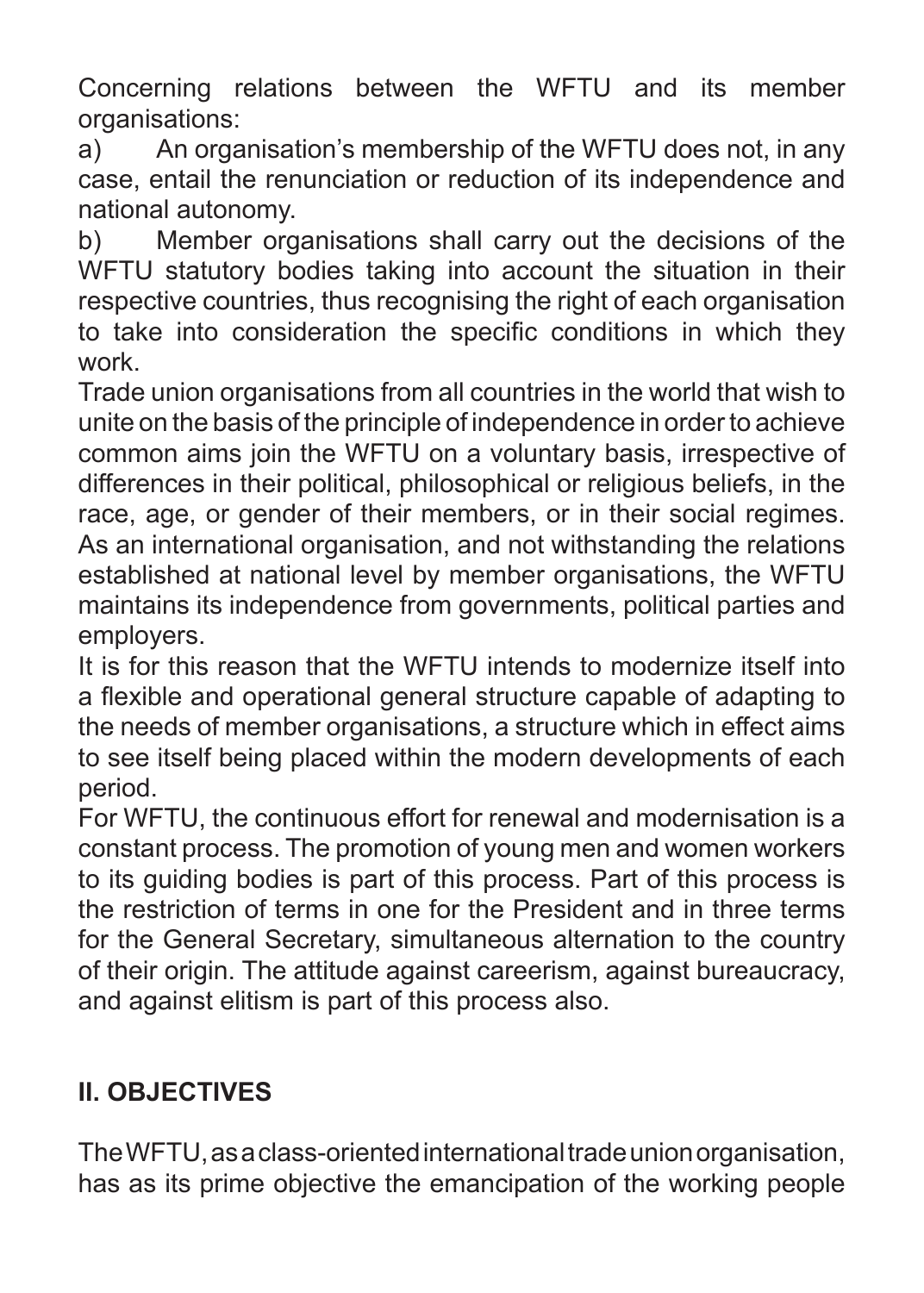by means of struggle.

• against all forms of exploitation of people and to obtain and guarantee living and working conditions for all workers which would allow them the widest possible benefits from the fruits of their labour, in order to obtain for them and their families the time and the means to live in conditions appropriate to our epoch, which is one marked by the headlong progress of science and technology;

• against colonialism, imperialism, domination, subservience, and expansionism in the economic, social, political and cultural spheres for the right of all peoples to self-determination; for freedom, sovereignty and security of nations, non-interference in their internal affairs, respect of their political, economic and social independence, and for the establishment of a new and just international social order;

• for the elimination of racism, sexism and any other forms of discrimination

• for the right to full employment and the guarantee of this right;

• for the abolition of forced bonded and child labour;

• for full and public organised social security coverage and any other assistance needed, adequately responsive to the needs of workers and their families in the event of unemployment, sickness and old age;

• for free and public organised vocational training and education for all workers, throughout their working lives;

• for the providence of means securing access to cultural and recreational activities to all workers and their families;

• for the protection of working environment, and for effective measures to maintain and promote ecological standards and sustainable development;

• for the promotion of health and safety at work and free and public organised health care for all workers;

• for the achievement of social, economic and political democracy, the defence and further development of workers' and trade unions' rights and freedoms, respect for human rights, and the implementation of the Universal Declaration of Trade Union Rights;

• for the prevention of a nuclear war and the dissolution of all military alliances; against militarism, aggression and war and for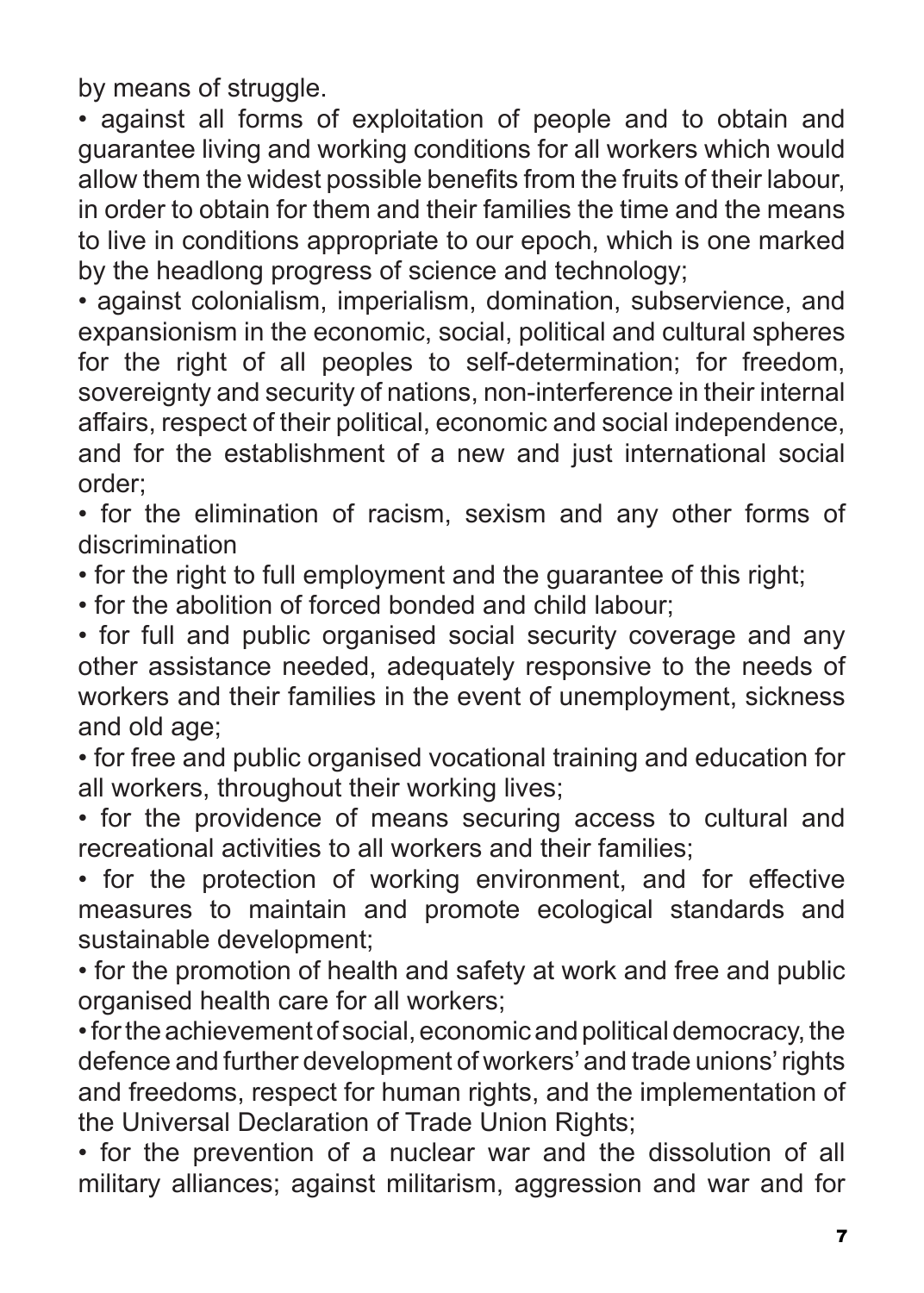the promotion of international detente; for an end to the arms race, especially in nuclear arms, and the total prohibition and elimination of nuclear weapons; for arms reduction leading to general and complete disarmament;

• for the promotion of internationalist solidarity, just and lasting peace, peaceful coexistence and mutually advantageous cooperation amongst all peoples and states.

## **III. MEANS**

In order to encourage and promote these objectives, the WFTU takes initiatives to contribute to the mobilisation of all the forces of the international trade union movement.

To this end, the WFTU, its affiliates, the TUI's, the Regional Offices and all its structures:

a) use every available means to publicise and explain these objectives to the workers of all countries, together with the programmes and decisions adopted by its leading bodies, and the actions for unity which it adopts;

b) utilize the rich militant experience of struggles of the working class;

organize international action days, demonstrations, mobilizations, marches, strikes and any other form of action

c) make every effort to organise, inspire and coordinate internationalist solidarity;

d) promote and encourage all democratic debates and exchanges of opinion and experience on problems of common interest to all workers and trade unions of the world;

e) work with and within international institutions;

f) work for action organised and carried out at regional level to stimulate and develop consultation, cooperation and solidarity, so as to respond best to their specific concerns and interests, and at industrial level and at regional level also

g) WFTU establishes relations with non-member organisations based on fraternal and voluntary cooperation in the constant search for common objectives and the planning of joint activities. In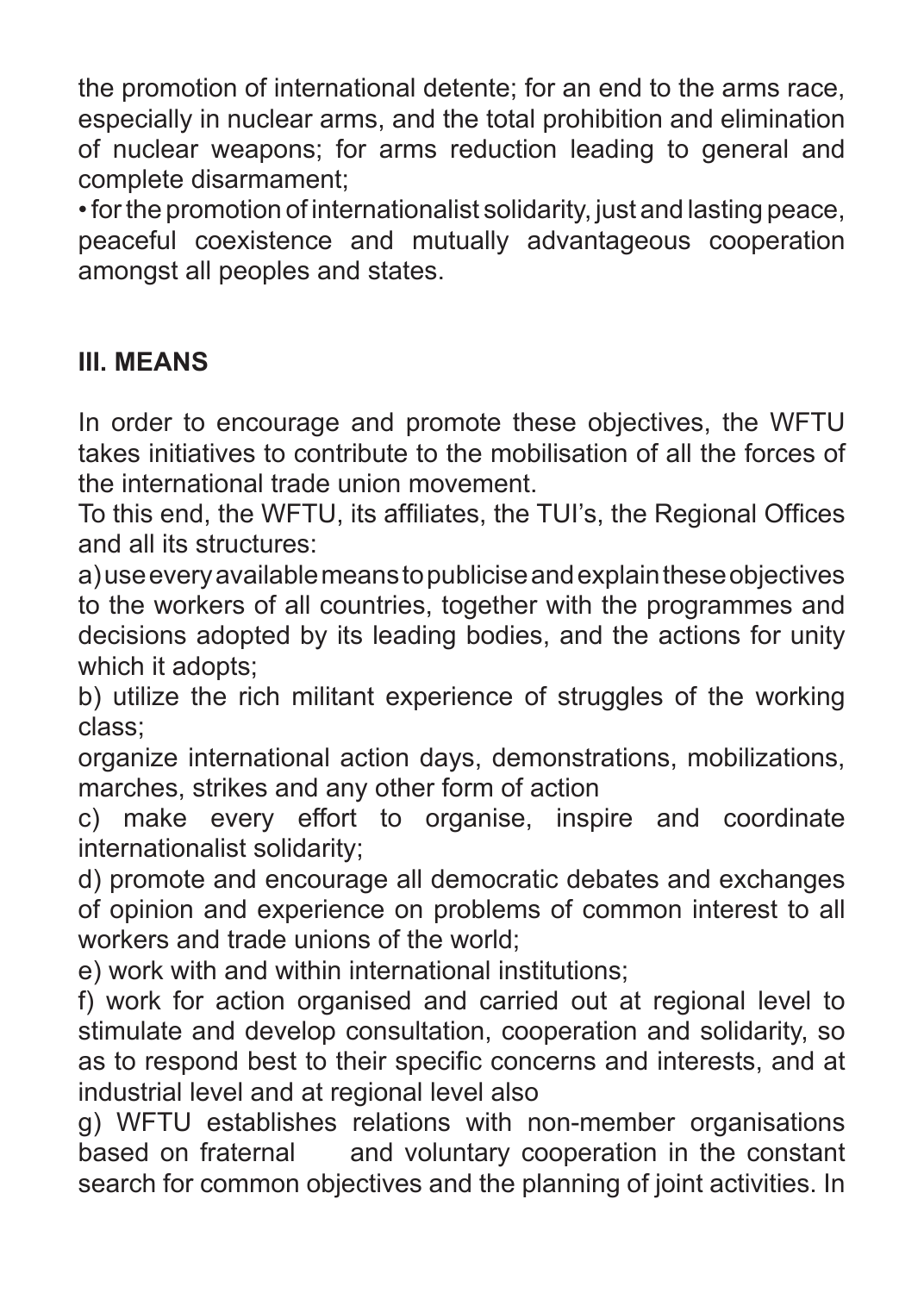this spirit, the WFTU shall seek contact and establish cooperation with other international trade union organisations, as well as with regional or continental trade union organisations.

h) advocate and act in favour of the achievement of unity amongst workers

i) cooperate with trade union organisations and the institutions concerned with workers' trade union training.

i) develop, study and circulate the history of trade-union movement in all levels

k) respect the culture, the civilization and the fighting traditions of each people.

## **ARTICLE 1 Composition**

#### **I.**

The WFTU is open to all trade union organisations which represent and struggle for the workers' interests and accept the present Constitution. They can be either affiliated or associate members.

The WFTU recognises the right of its full or associate members to be affiliated to, or have associate status with other regional organisations.

#### **II.**

Trade union organisations may submit their requests for affiliation to the WFTU through a national centre, Regional Offices, a TUI, or directly to the General Council or the World Trade Union Congress. The approval or refusal of applications for membership is decided by the Presidential Council or by the General Council. The decision takes immediate effect. The reasons for any refusal of an application for membership are in every case explained to those concerned

#### **III.**

Trade union organisations which are not WFTU members may be associated with its activities and take part in the discussion of all problems and the adoption of resolutions on the activities with which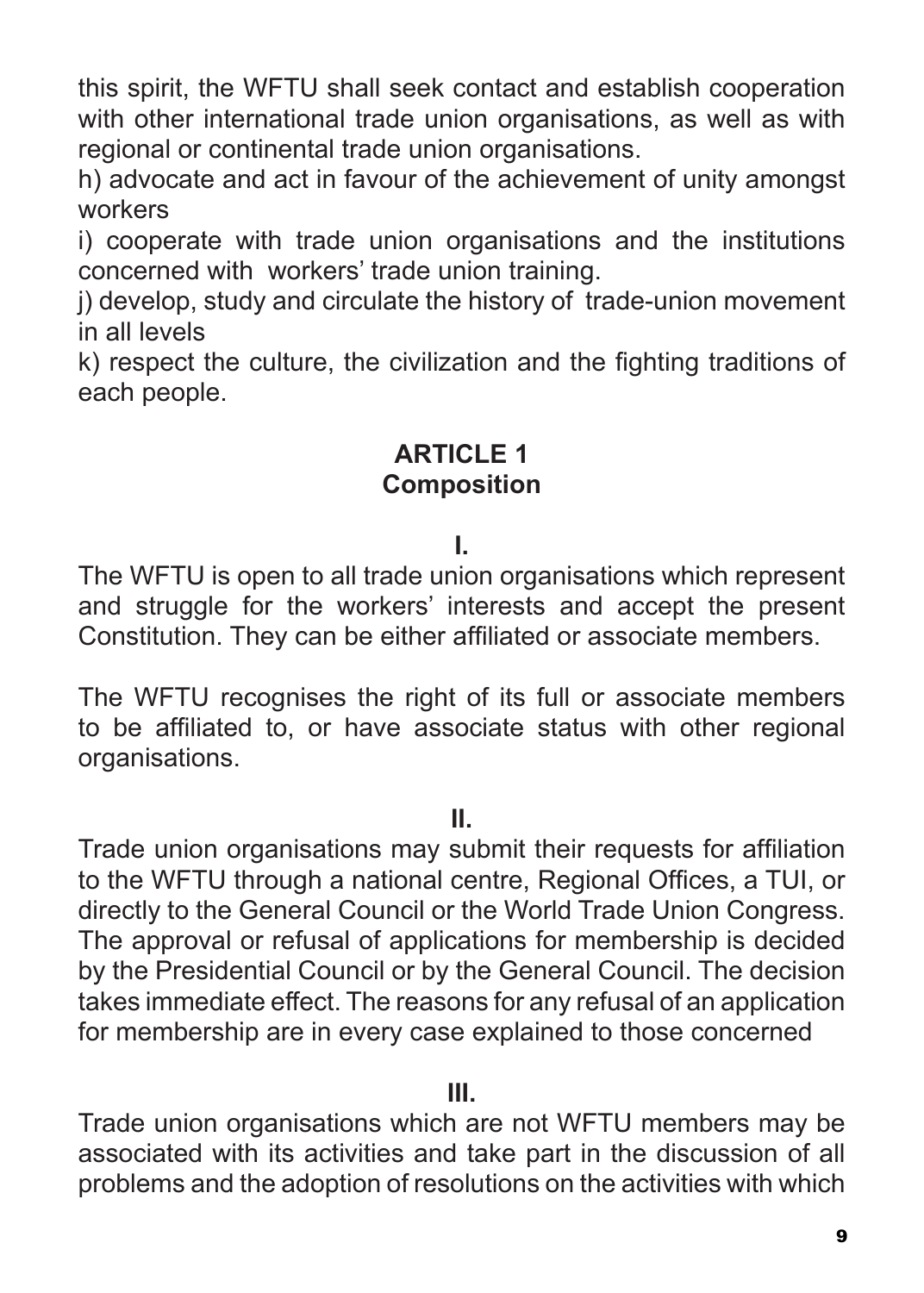they have bilateral agreements of cooperation established between such organisations and the WFTU.

Should they agree at any time to contribute to the financing of a specific initiative of interest to them, this by no means signifies their becoming members of the WFTU.

## **ARTICLE 2 Structure**

A) The WFTU organises itself on the basis of:

 - the affiliated National Centres which make up the Regional Offices in each region or continent;

- the industrial branch organisations which constitute the International(TUIs-UIS).

These are the two essential support bases which make up its structure.

B) The structure of the World Federation of Trade Unions comprises:

- the World Trade Union Congress;

- the General Council;

- the Presidential Council;

- the Secretariat.

## **ARTICLE 3**

## **World Trade Union Congress**

#### **I.**

The World Trade Union Congress (WTUC) is the supreme body of the WFTU. It meets regularly every five years, convened by the General Council or by the Presidential Council or at the request of the majority of member organisations which must be at least onethird of the member organizations.

The functions and powers of the World Trade Union Congress are as follows:

a) To take sovereign decisions on all matters concerning the WFTU;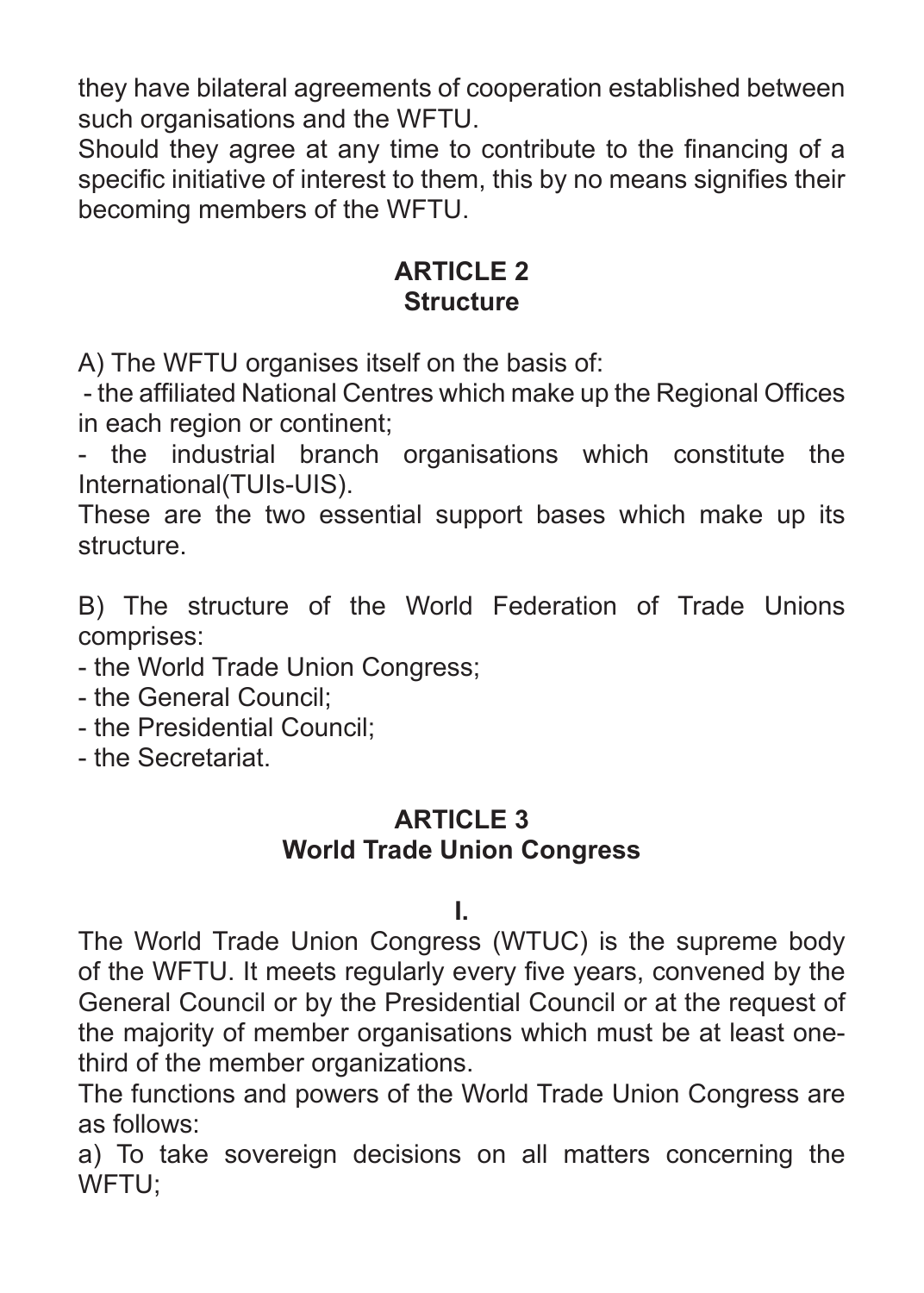b) To be informed of and to discuss the most important matters affecting the work¬ers of the world, the various regions, countries and sectors, to state its opinion on such matters, and to adopt decisions with regard to solidarity, the mobilisation of public opinion and the struggle to defend the workers' interests:

c) To examine and discuss the reports presented by the General Council, the Audit¬ing Commission and the Solidarity and Adjustment Fund, as well as supplemen¬tary reports presented to the Congress on questions on the agenda, and to take decisions on matters relating to the programme and general policy;

d) To modify or amend the present Constitution. These decisions must be taken by a majority of two-thirds of those voting;

e) To examine any question concerning the admission of any union organisation;

f) To ratify proposals by member organisations concerning the composition of the General Council;

g) To elect a Presidium for its sessions;

h) To adopt the agenda and standing orders of the sessions;

i) To ratify the composition of the Auditing Commission .

## **II.**

The World Trade Union Congress is open to all trade union organisations, and their participation does not imply their membership of the WFTU.

The Congress has a quorum if the delegates represent at least twothirds of the total number of affiliated organisations.

#### **III.**

The World Trade Union Congress comprises:

a)the number of delegates representing affiliated and associated organisations, which is decided from the General Council or the Presidential Council

b) observer delegates representing non-member guest organisations in a number established by the General Council or the Presidential Council

c) delegates from the TUIs, with I delegate

d) representatives from other international or regional trade union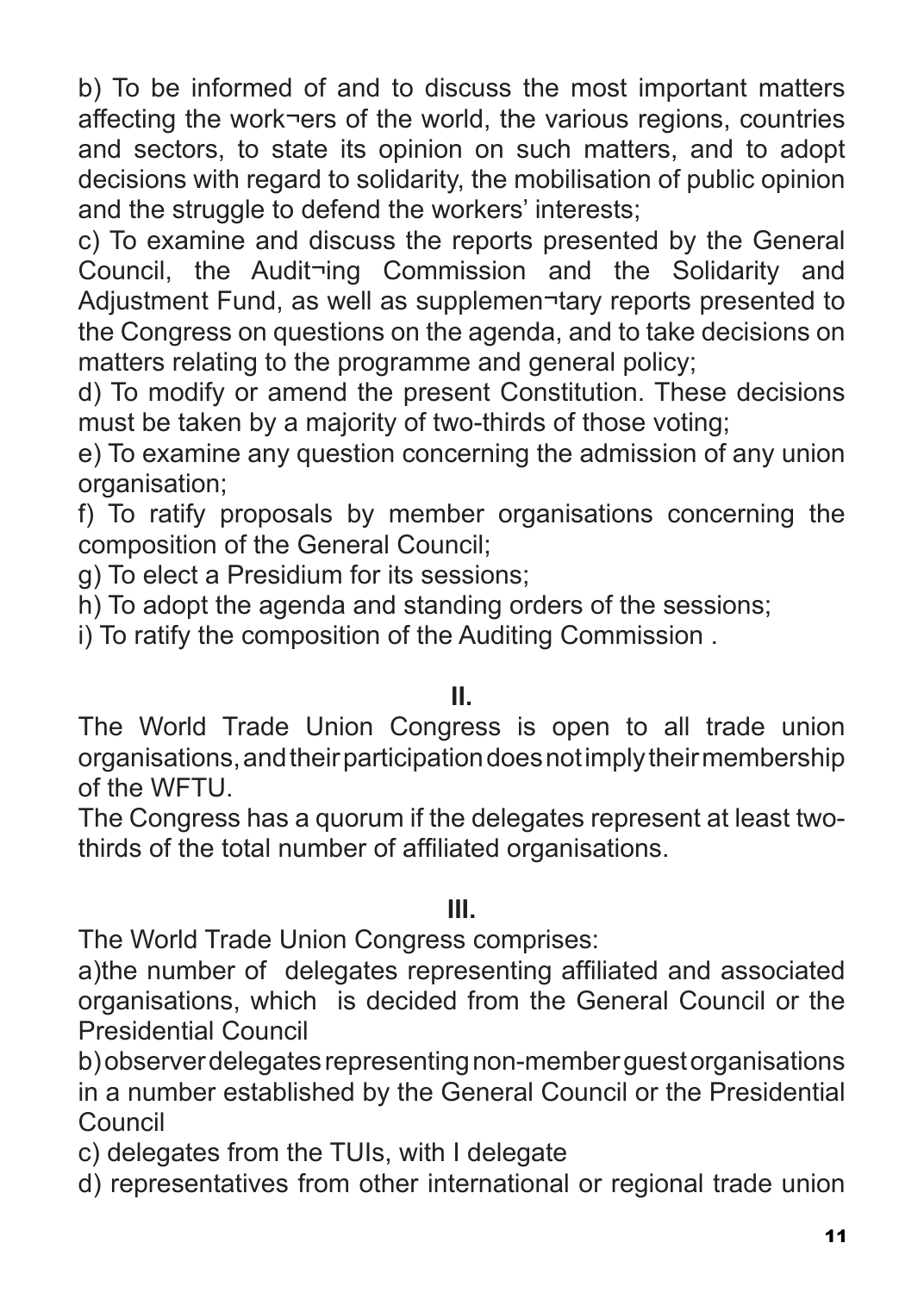organisations.

 In countries where the trade federations affiliated to the TUIs are not members of any National Trade Union centre affiliated to or associated with the WFTU, these organisations may be represented by a delegation jointly chosen by them, with the same rights as member organisations. The scale of representation in such cases is calcu¬lated according to the total membership of such organisations in the country concerned.

The outgoing members - both full and deputy - of the General Council, Presidential Council, Secretariat and Auditing Commission, and the chairpersons of the Working Commissions, if they are not representatives, they can participate in the debates with consultative status.

All Congress participants, together with special guests, representative of non¬ trade union organisations with which the WFTU cooperates and various important people specially invited by the General Council, may take the floor under the same conditions as laid down by the standing orders of the Congress.

Observer delegates and representatives of international and regional trade union organisations may, if they agree, be elected to the Congress Presidium and take part in the different commissions with the same rights as member delegates, with the exception of the following commissions:

- Credentials Commission;

- Nomination Commission;

- Constitution Commission

Observer delegates may, if they wish, vote on all the Congress documents, except in the following cases:

- adoption of the standing orders and agenda;

- approval of, or amendments to the WFTU Constitution;

- approval or ratification of new members;

- approval of the report by the Auditing Commission and the Solidarity and Adjustment Fund Commission;

- ratification of the proposals by member organisations concerning the compo¬sition of the General Council,the Presidential Council and the Auditing Commission.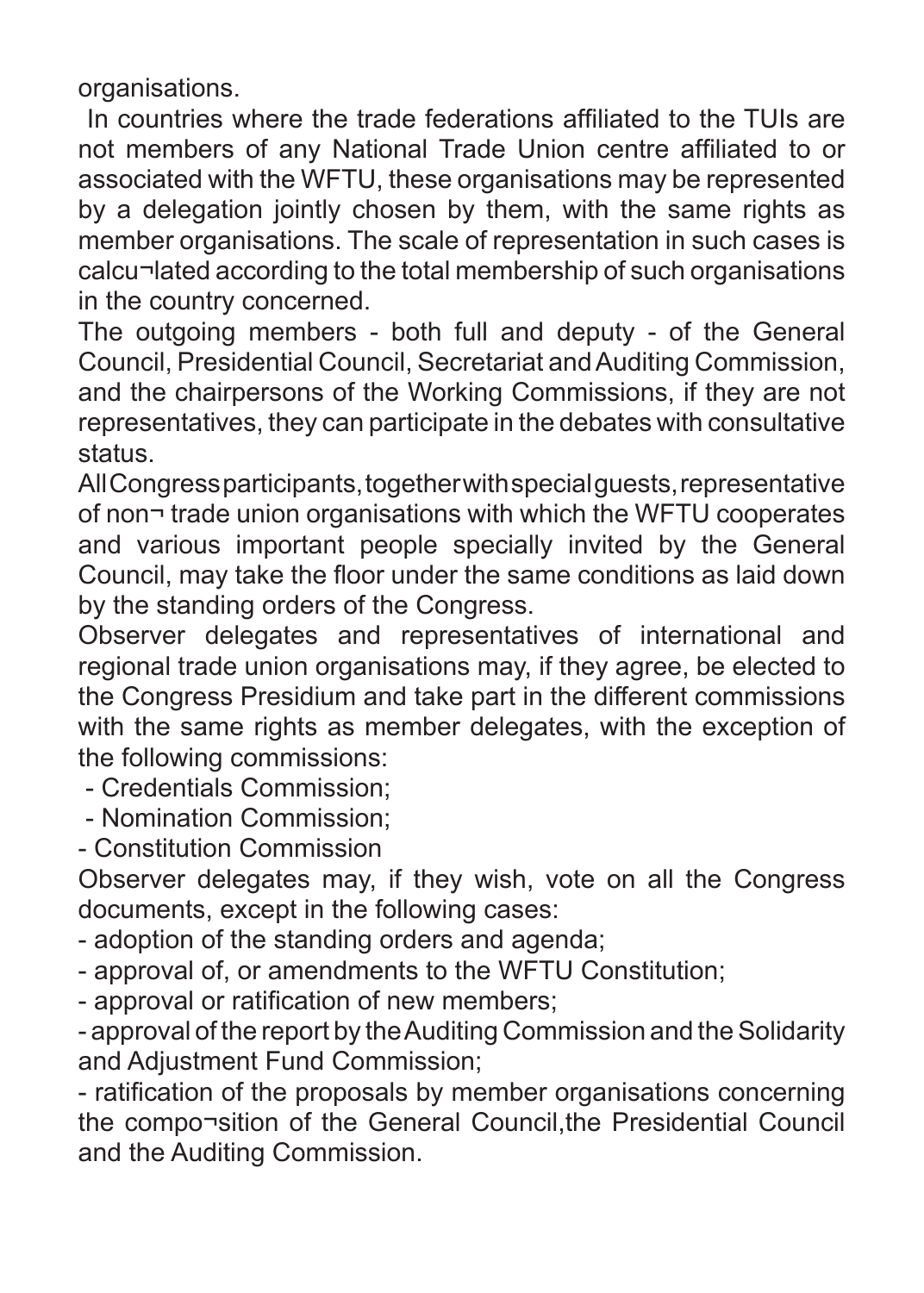**IV.**

Votes at the Congress are taken first of all by a show of hands, under the principles set forth in the Preamble of the Constitution. The voting procedure shall be as follows:

1) prior consultations with the aim of achieving unanimity;

2) if unanimity cannot be obtained, voting shall take place;

3) when voting takes place, each WFTU affiliate as a whole casts only one vote, irrespective of the number of its members

## **ARTICLE 4 General Council**

**I.**

The General Council is the leading statutory body of the WFTU between two Congresses. It meets once between two Congresses; otherwise, an extraordinary session may be convened at the request of one-third of its members.

The functions of the General Council are:

a) to examine reports presented by the Presidential Council on its activities and to take any action arising from the reports;

b) to adopt necessary measures in order to deal with issues raised by affiliated and associated organisations and others and to reach agreements and promote soli¬darity actions in defence of workers' interests;

c) to establish plans of work for the WFTU and adopt appropriate measures for carrying out Congress decisions;

d) to receive reports given by the Auditing Commission, examine financial matters and approve the budget;

e) to elect, through direct and secret ballot, the President, General Secretary, Vice-presidents and Secretaries, one of whom will be the Secretary for Finance;

f) to elect the Auditing Commission.

#### **II.**

It consists of one representative for each national trade union centre and each TUI, as well as one representative with consultative status for each associate organization.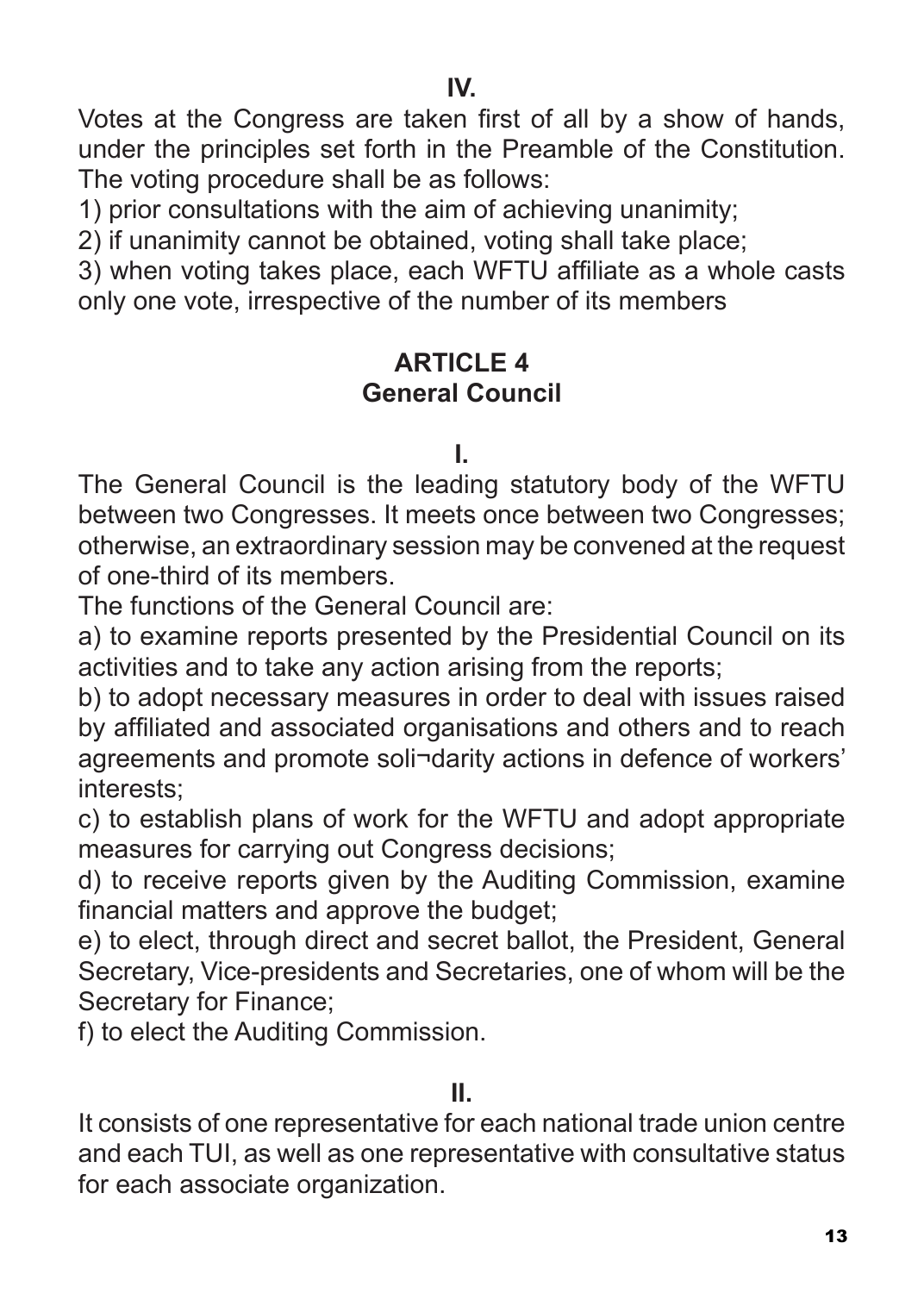The trade federations affiliated with the TUIs which are not members of any national trade union centre affiliated to or associated with the WFTU may be represented, if they so wish, by one full member and one deputy member, nominated jointly by these organisations from the county concerned.

General Council members - full members and deputy members are proposed by their respective organisations and ratified by the World Trade Union Congress . If there should be any changes in the composition of the General Council between two Congresses on the decision of the respective organisation or owing to new members joining, the new members are ratified by the General Council itself. If the Presidential Council so decides, representatives of other trade union organisations, not members of the WFTU, may be invited to the General Council sessions as observers without the right to vote

Members of the Secretariat, the Regional Offices and the Auditing Commission, and WFTU representatives at international institutions, take part in the discussions.

Full and deputy members of the General Council may represent the WFTU and speak on its behalf when they agree it with and are mandated to do so by the General Secretary or through a Secretariat decision

The General Council may terminate the term of any elected official if it considers that such a measure can contribute to the better functioning of the organisation.

## **ARTICLE 5 Presidential Council**

**I.** 

The Presidential Council is the collective governing body of the Federation between the sessions of the General Council. It is elected by the Congress or the General Council.

It is composed of the President, General Secretary, Vice-presidents and other members, taking into consideration representation for all regions, representatives of the TUIs, and the President of the Solidarity and Adjustment Fund Commission. Members of the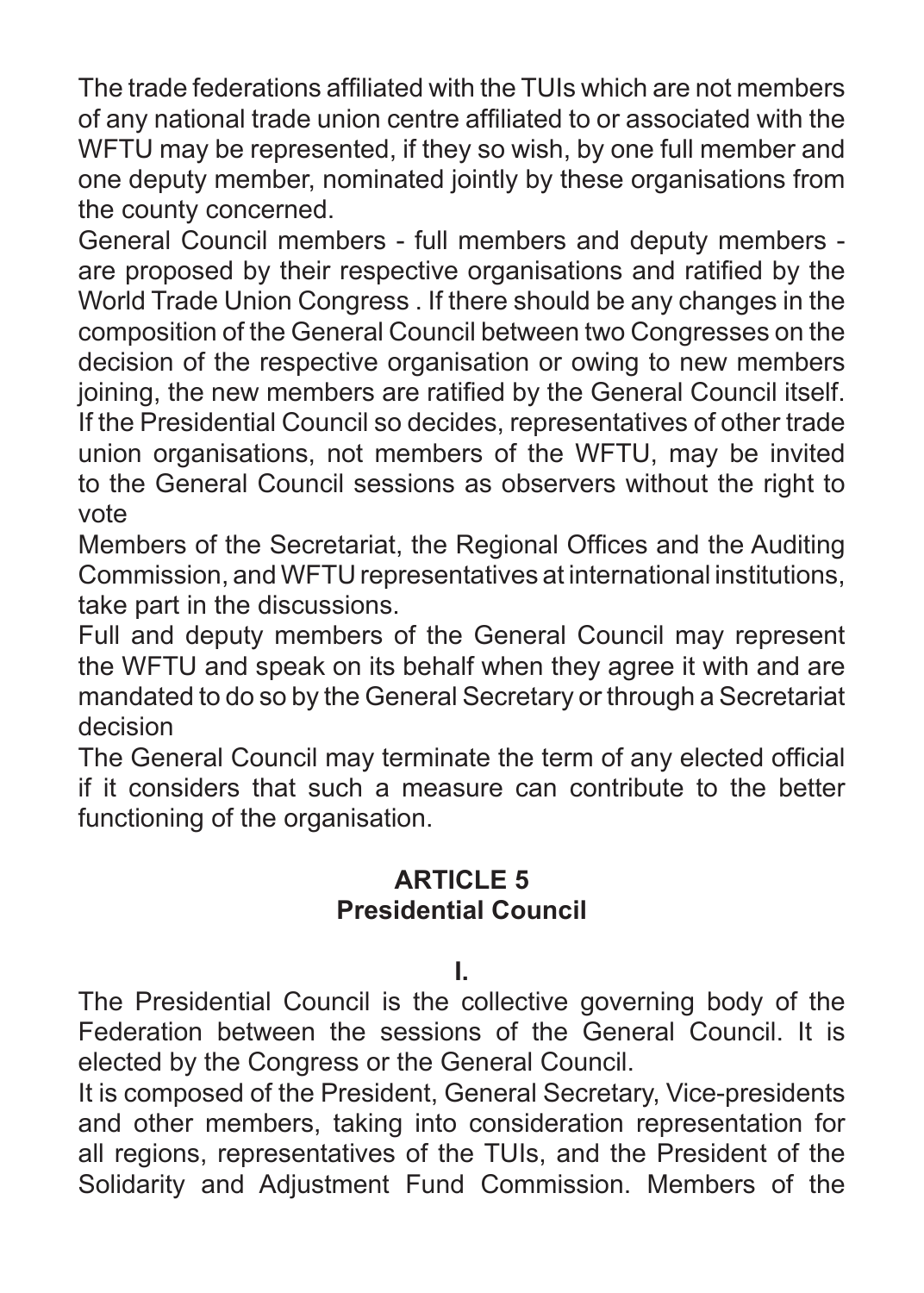Secretariat and the President of the Auditing Commission may take part in the discussions of the Presidential Council. The number of members of the Presidential Council is decided by the General Council or the Congress.

#### **II.**

The Presidential Council ensures the coordination of the Regional Offices of the WFTU and the TUIs

#### **III.**

The Presidential Council directs the activities of the Secretariat in implementing the decisions, resolutions and orientation of the Congress and the General Council.

It regularly examines reports on the state of the use of WFTU funds, and the activity of the Solidarity and Adjustment Fund.

If necessary, the Presidential Council takes any urgent action concerning all questions affecting the interests of the trade union movement. It must submit reports on such action for ratification by the General Council or the Congress.

The Presidential Council shall constitute a Solidarity and Adjustment Fund Commission to promote international solidarity activities and assist the regions and TUIs.

#### **IV.**

The Presidential Council meets regularly, convened by the Secretariat in agreement with the President or at the request of one- third of the Presidential Council members.

#### **ARTICLE 6 Secretariat**

The Secretariat is composed of the General Secretary and Secretaries elected by the General Council or the Presidential Council, one of whom will be in charge of finance. The Secretariat is the permanent executive body of the WFTU. Its principal tasks are the execution and implementation of the decisions adopted by the Congress, the General Council and the Presidential Council.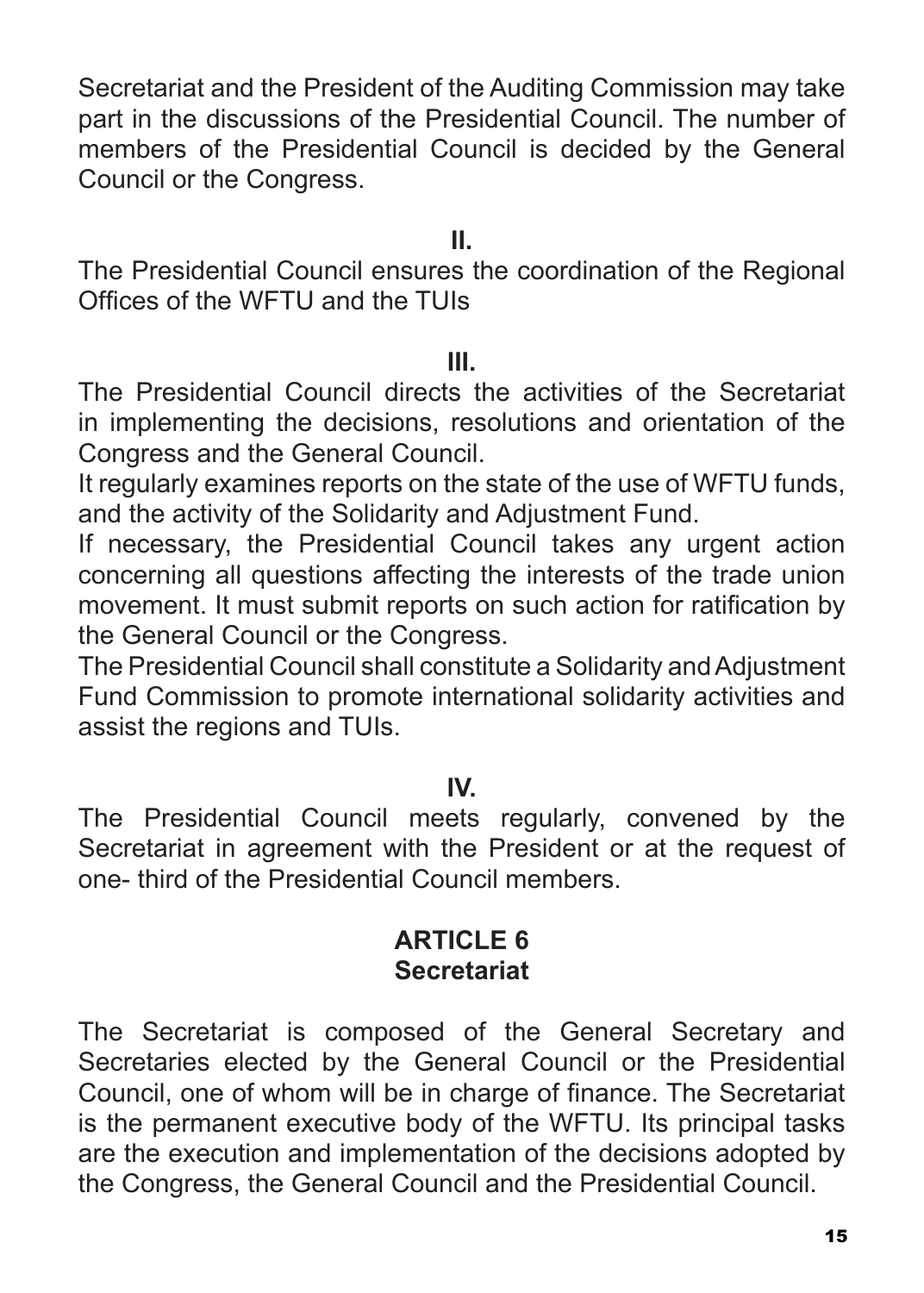It is collectively responsible to the statutory bodies of the WFTU for its daily activities, the functioning of its central and regional apparatus, its financial activity and the organisation of the various departments and representations.

The international nature of the tenure of all members of the Secretariat frees them, within the Secretariat, from their particular national obligations.

## **II.**

In particular, the functions of the Secretariat are:

a) to examine all urgent questions which arise between meetings of the Presidential Council and to submit the measures taken on these urgent questions to the Presi¬dential Council for ratification;

b) to call meetings of the Presidential Council, in consultation with the President, and prepare documents for these meetings, as well as for those of the General Council and Congress;

c) to maintain permanent contact with member organisations, the TUIs, the Regional Offices, and WFTU representatives at various international bodies;

d)to guide all the representatives of WFTU in the International organizations and assume the responsibility for the promotion of the positions of the Organization.

e) to take all necessary measures to collect documentary material on social legis¬lation and various matters of interest to the world trade union movement, and to send syntheses and analyses of this information to union organisations;

f) to edit WFTU publications;

g) to direct the activity of the WFTU technical apparatus.

#### **III.**

The work of the Secretariat is directed by the General Secretary. The General Secretary, or in his/her absence, one of the members of the Secretariat, assumes his responsibilities and represents the WFTU in relations with other organisations and institutions. The General Secretary represents the WFTU in all authorities, all the International Organizations and all the financial and judicial authorities.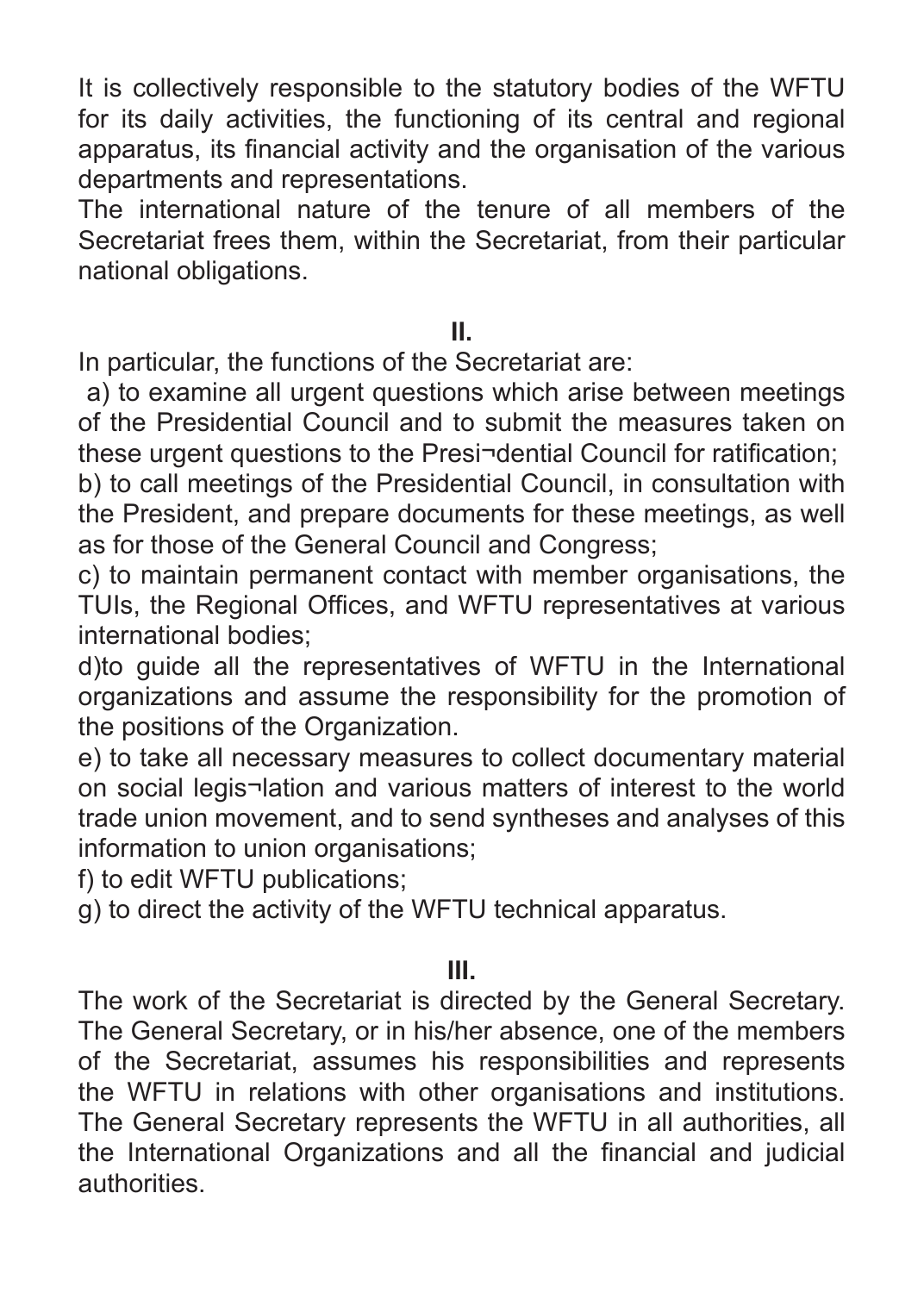## **ARTICLE 7 Limit of terms**

Strengthening the spirit of the internal democracy and renewal of leading bodies, persons and countries, the WFTU defines the maximum election limit as below:

• For the General Secretary a maximum of three consecutive terms and alternation to country of their origin.

• For the President a maximum of five years. The Continent must be changed per term.

• For the members of the Secretariat, three consecutive terms.

## **ARTICLE 8 Auditing Commission**

#### **I.**

The Auditing Commission is made up of a chairperson and four other members, all elected by the General Council or by the World Trade Union Congress, from among members of affiliated organisations which are up to date in the payment of their dues, and from among persons who are not members of the General Council or the Presidential Council. It participates in the General Council with consultative status.

**II.**

The task of the Auditing Commission is to inspect the accounts of the Federation and to ensure that the finances are managed in accordance with the work plans and other decisions of the statutory bodies.

## **ARTICLE 9 Budgets and Funds**

**I.**

The funds of the World Federation of Trade Unions are provided mainly by means of affiliation dues, the amount of which shall be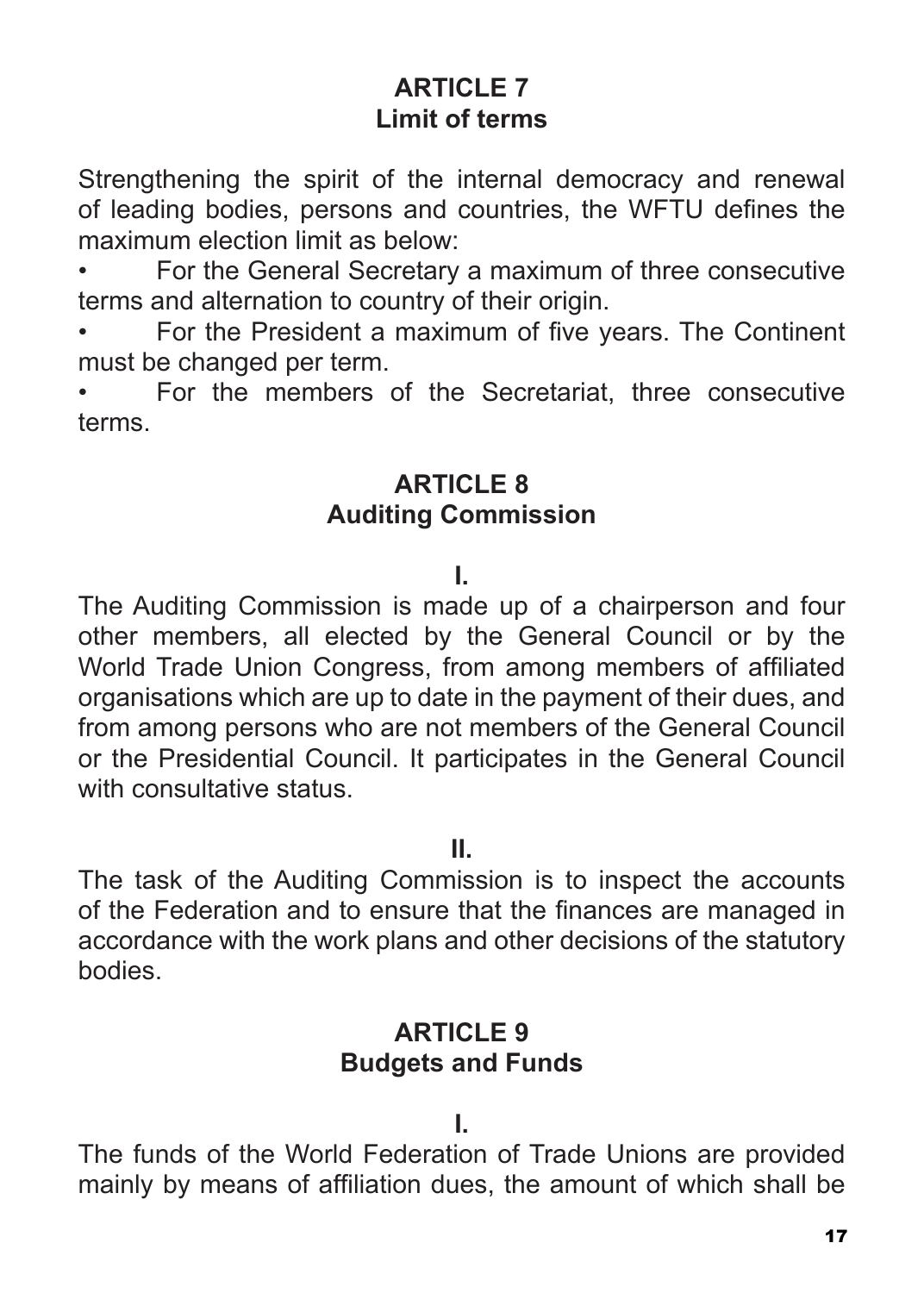established by the Presidential Council and ratified by the General Council or by the World Trade Union Congress.

#### **II.**

Taking into consideration the views of the Regional Headquarters or TUI concerned, the Presidential Council has the authority, subject to ratification by the General Council, to permit affiliated trade union organisations to pay a lower quota than that stated.

#### **III.**

The collection of affiliation fees is centralised. The Trade Unions Internationals will collect their dues according to the provisions stipulated in their constitutions.

#### **IV.**

The General Council can allocate a portion of dues to the Solidarity and Adjustment Fund. This Fund to be administered by the Solidarity and Adjustment Fund Commission shall serve, on the one hand, to ensure WFTU international solidarity, and on the other, to sustain an adjustment fund to assist the regions, TUIs or WFTU representations which so require.

The Commission is defined by the Presidential Council, comprises representatives from the regions and the TUIs.

It collaborates closely with the WFTU Secretariat and is chaired by a member of the Presidential Council.

The Presidential Council and the General Council are informed regularly of the work of the Commission. The Presidential Council is responsible to take decisions in case of disputes.

## **V.**

The Presidential Council submits to the General Council regular financial reports about income, contributions and other matters. The accounts of the Fund shall be audited by the Auditing **Commission**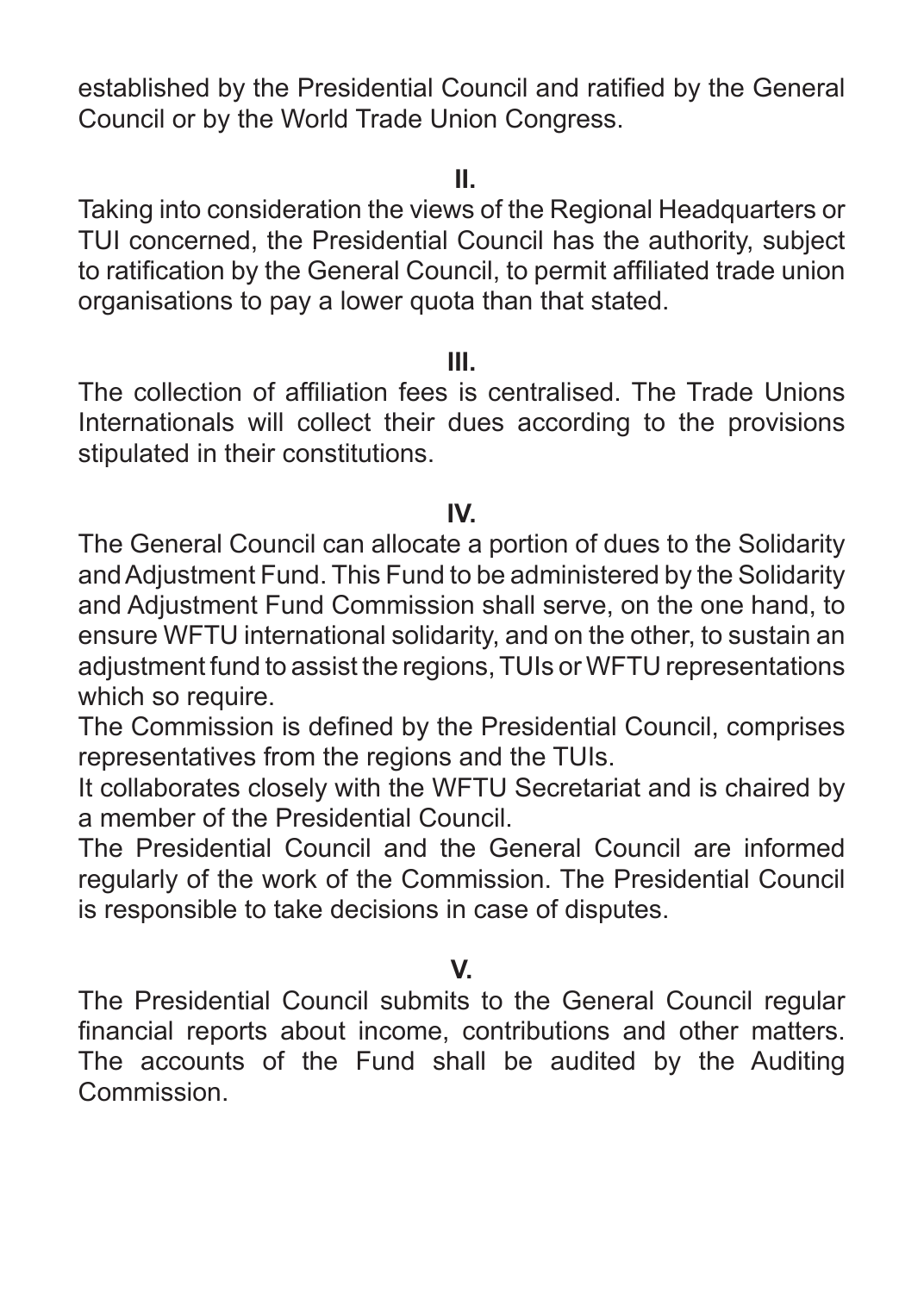## **ARTICLE 10 Working Commissions**

**I.**

The General Council, Presidential Council or Secretariat may decide to set up permanent or temporary Working Commissions to study certain specific subjects of importance or to carry out certain activities, like as Women's Committee, Youth Committee and others that will be decided by the Presidential Council or the World Trade Union Congress.

**II.**

The Working Commissions may also include representatives of non-member organisations. They are of a consultative nature and their conclusions and recommendations are submitted to the body which created them for the adoption of decisions.

## **ARTICLE 11 Information and Publications**

To maintain regular contact with its member organisations and make its policies, opinions, programmes and initiatives known everywhere, the WFTU employs publications and modern communication media as decided by the Presidential Council.

## **ARTICLE 12 Head Office**

The location of the Head Office of the WFTU, the country, the town, may be changed by the leading bodies of the WFTU on the basis of a proposal by the Secretariat.

## **ARTICLE 13 Trade Union Internationals (TUIs)**

The Trade Unions Internationals (TUIs) form part of the WFTU structure. The TUIs have their own constitutions: these should,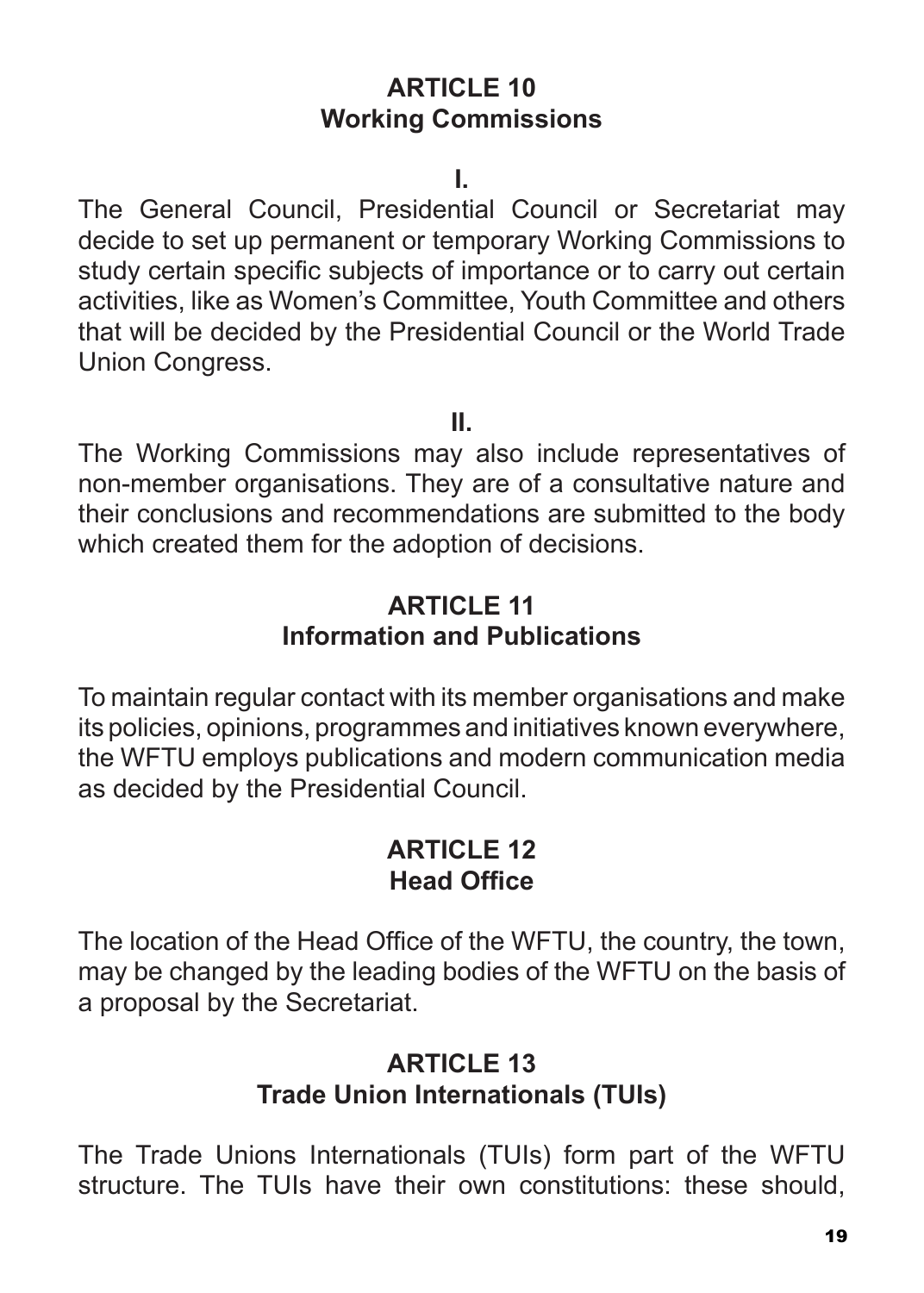however, be in harmony with that of the WFTU. The policies of the TUls shall also be in keeping with those of the WFTU.

The constitutions of the TUIs determine the norms of their sovereignty in all spheres of their activities, their policies, their composition, their leadership and their internal administration. They establish freely, with their member organisations, the rate of dues needed for them to function autonomously. These dues should in no case be lower than the compulsory portion paid to the WFTU on behalf of affiliated organisations.

The WFTU cooperates with the Trade Unions Internationals (TUIs) and their industrial branches, which group together, on a voluntary basis, the organisations of workers from their respective industries, professions and jobs. They are centres for the planning, coordination and stimulation of international trade union activity at industrial level, for greater unity and solidarity in the interest of the workers of their respective branches.

The participation of the TUIs within the WFTU leading bodies is set forth in articles 2, 3 (III.b ), 4 (e), 5, 7, 8 and 9.

The TUIs are organisations which benefit from extensive autonomy and from independence in their activity. This requires genuine cooperation between the initiatives of the TUIs and those of the **WFTU** 

This cooperation is carried out:

 - through the participation of the TUIs in the General Council of the WFTU<sup>.</sup>

 - through the representation for TUIs on the Presidential Council of the WFTU;

- through meetings with the WFTU Secretariat;

- through their possible participation in ad hoc or permanent working groups set up by the WFTU;

- through the participation of their members in the work of the Regional Offices on the basis of and with the working methods determined by the latter.

The TUls cooperate with the WFTU to implement the guidelines of the World Trade Union Congresses in which they have taken part. Cooperation between the WFTU and the TUIs takes the form of conferences of the Secretariats of the WFTU and the TUIs, aimed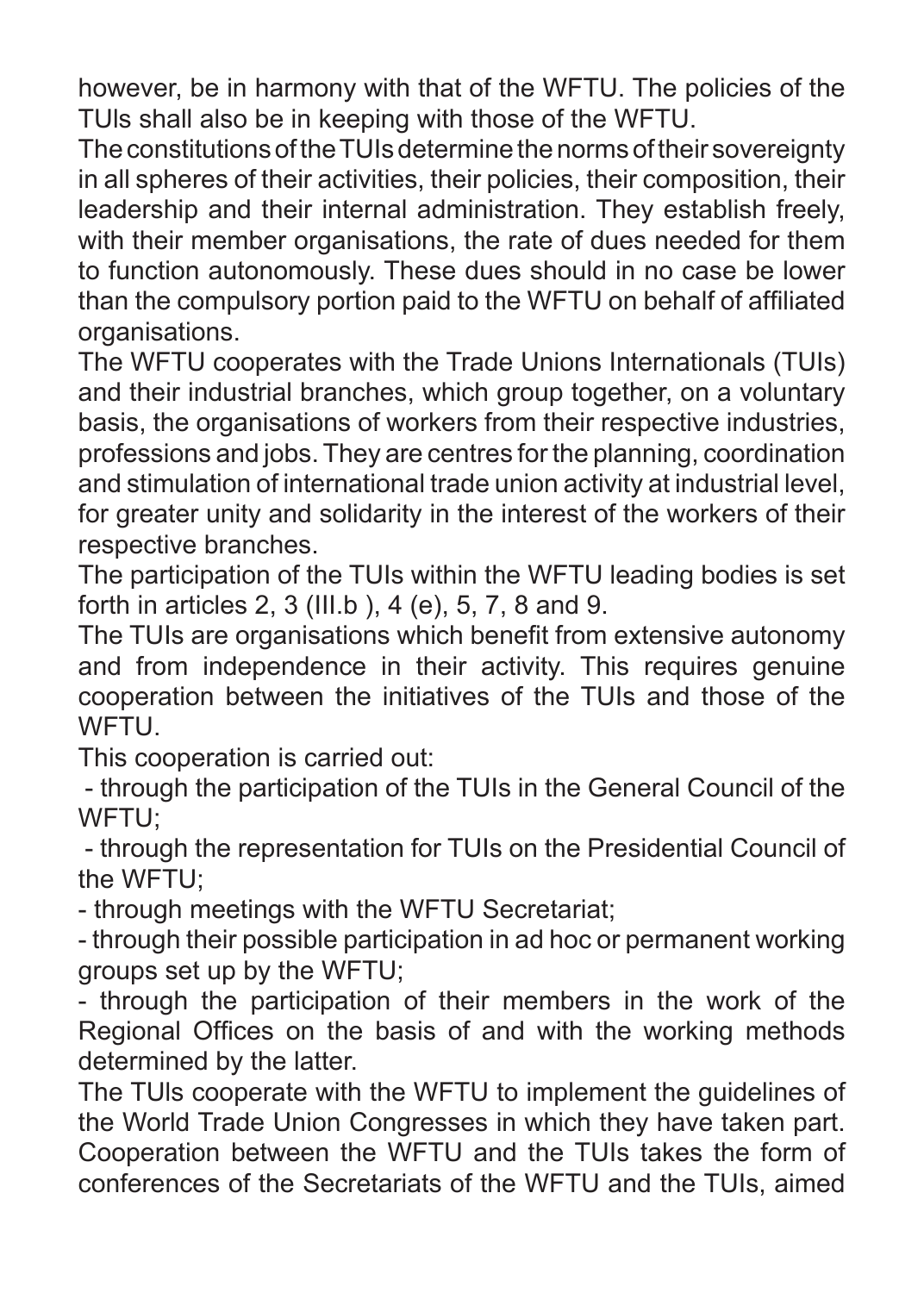at exchanging experience and information on shared problems, as well as, when necessary, coordinating initiatives and actions as far as possible.

## **ARTICLE 14 Regional Trade Union Activities**

In each region a Regional Office of the WFTU is established, formed at the outset by the national centres which are members of the WFTU in that region.

The regional conference, open to broad participation, wil1 select the Regional Offices and approve the programme of struggle and plan of action designed to meet the needs of workers and peoples and encourage the growth and strengthening of the WFTU

The assembly of the Regional Offices will adopt its internal regulations governing administrative, operational and financial matters and elect, by secret and direct ballot, the leading bodies. Al1 the above will be in keeping with regional needs and possibilities and with WFTU policy.

The representation of the regions within the WFTU leading bodies is set forth in articles 2, 3 (lII.a), 4 (e), 5, 6, 7, 8 and 9.

They have the following principal tasks:

 - to organise and stimulate consultations and exchanges of experience amongst the member trade union organisations of the continent;

- to take any initiatives for solidarity action and for the realisation of the demands of the workers of the continent;

- to work towards rapprochement, cooperation and united action with the different national, regional or branch trade union organisations of the continent;

- to promote trade union training

They cooperate with the TUls to promote sectorial activities on the continent.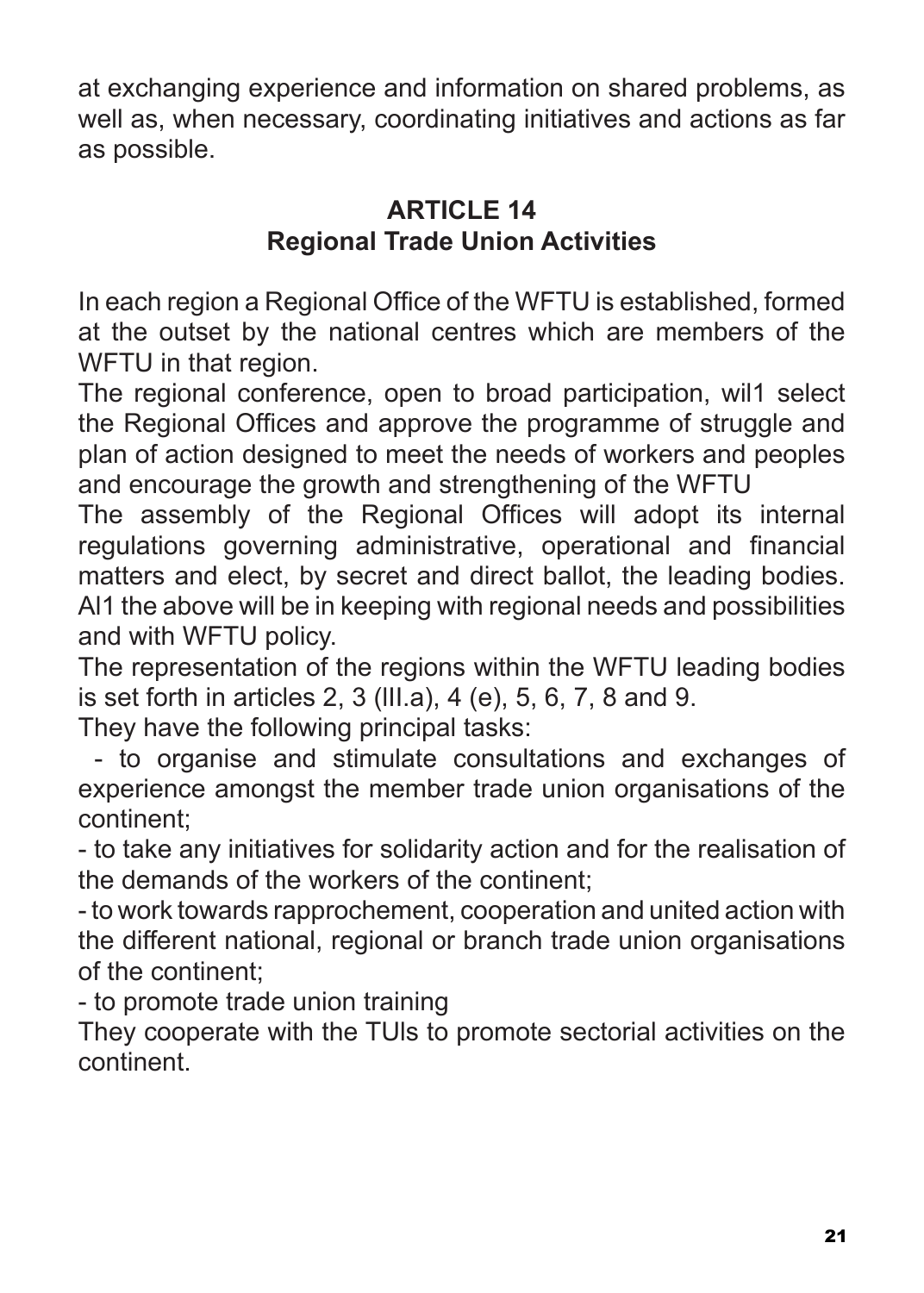## **ARTICLE 15 Associate Members**

**I.**

Organisations with the status of associate members of the WFTU participate in the World Trade Union Congresses.

**II.**

Associate organisations are members of the General Council with consultative status.

**III.**

Members of organisations with associate status cannot be elected to the office of President, Vice-president, General Secretary, Secretary, or President of the Auditing Commission of the WFTU.

**IV.**

Organisations with associate member status contribute to the solidarity funds of the WFTU, if they so desire, and to the financing of initiatives in which they wish to take part.

They cover their own costs for participation in WFTU leading bodies at the rate established by the General Council.

## **ARTICLE 16**

The present Constitution which is composed of the Preamble and the 16 Articles, is the current constitution of the World Federation of Trade Unions as exactly voted by the representatives of the 16th World Trade Union Congress, held on 6-10 April 2011 in Athens, Greece.

George Mavrikos

General Secretary **Exercise Secretary** President Mohammed Shabban Azzouz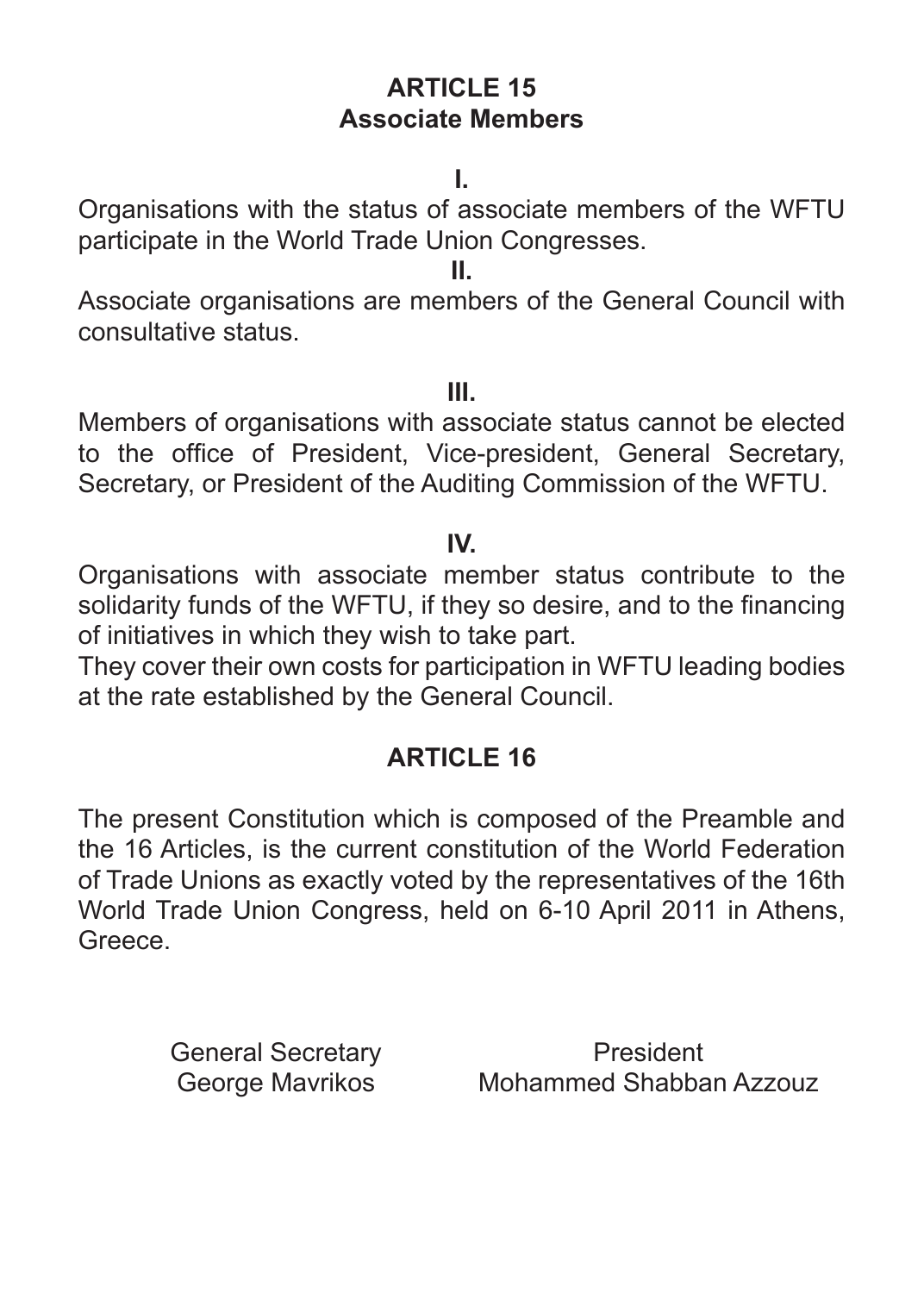THE SECRETARIAT

Elsadig Ali

H. Mahadevan

Osiris Oviedo de la Torre

Swadesh Dev Roye

Valentin Pacho Quispe

Artur Sequeira (Obs)